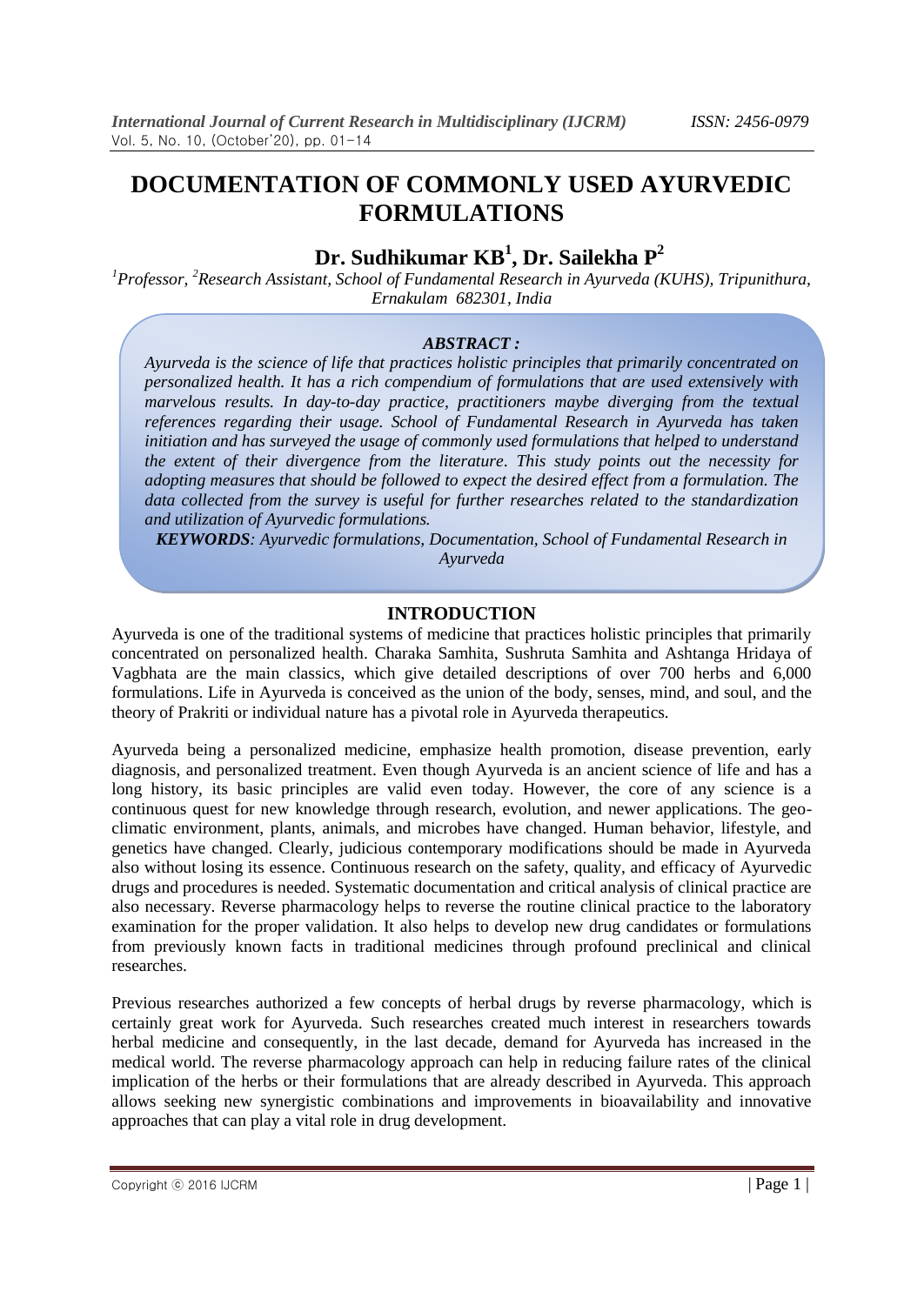The Ayurvedic world should imperatively identify and address the need for scientific evidence. Systematic documentation, appropriate methodology, and rigorous analysis followed by translating the outcomes into practice remain crucial to move towards evidenced-based Ayurveda.

School of Fundamental Research in Ayurveda is an establishment under Kerala University of Health Sciences with a mission to develop and elaborate on the traditional knowledge base of Ayurveda through evidence-based and interdisciplinary research. One of the objectives of the school is to do validation and standardization of Ayurvedic medicines and therapeutic procedures. As an initial step to accomplishing this step, the school has decided to make efforts in documenting the commonly used formulations. For such a study, the clinical experience of eminent practitioners is indispensable. Hence as a primary step, an observational study was conducted with the participants as the Ayurveda practitioners of Kerala.

The documentation study aims to catalog the commonly used Ayurvedic formulations and to study the preference of Ayurvedic practitioners regarding the selection of Ayurvedic formulations, the method of administration, and dosage. The knowledge earned from this research can be utilized for many further detailed studies like promoting less used medicines, efficacy studies, decision making on doses, and many other such areas. To accomplish the documentation of commonly used formulations, a questionnaire with 22 questions was generated in Google forms and sent to the faculties of Ayurveda colleges through email. The snowball method was used for sampling. This form was also sent to other practitioners through WhatsApp and was requested to forward it to their acquaintances. A total of 444 responses were received within a short period of 15 days and the data is analyzed and presented with appropriate graphs and diagrams.

## **ANALYSIS OF THE SURVEY**

The questionnaire generated and the response received is analyzed and data thus obtained is presented using appropriate diagrams. Each question and their responses are mentioned below.



Observation: According to the survey, the most commonly used Kashaya among Ayurvedic practitioners of Kerala chose Amruthotharam Dasamoolakatutrayam, Gandarvahasthadi Kashayam, Rasnerandadi Kashayam, etc.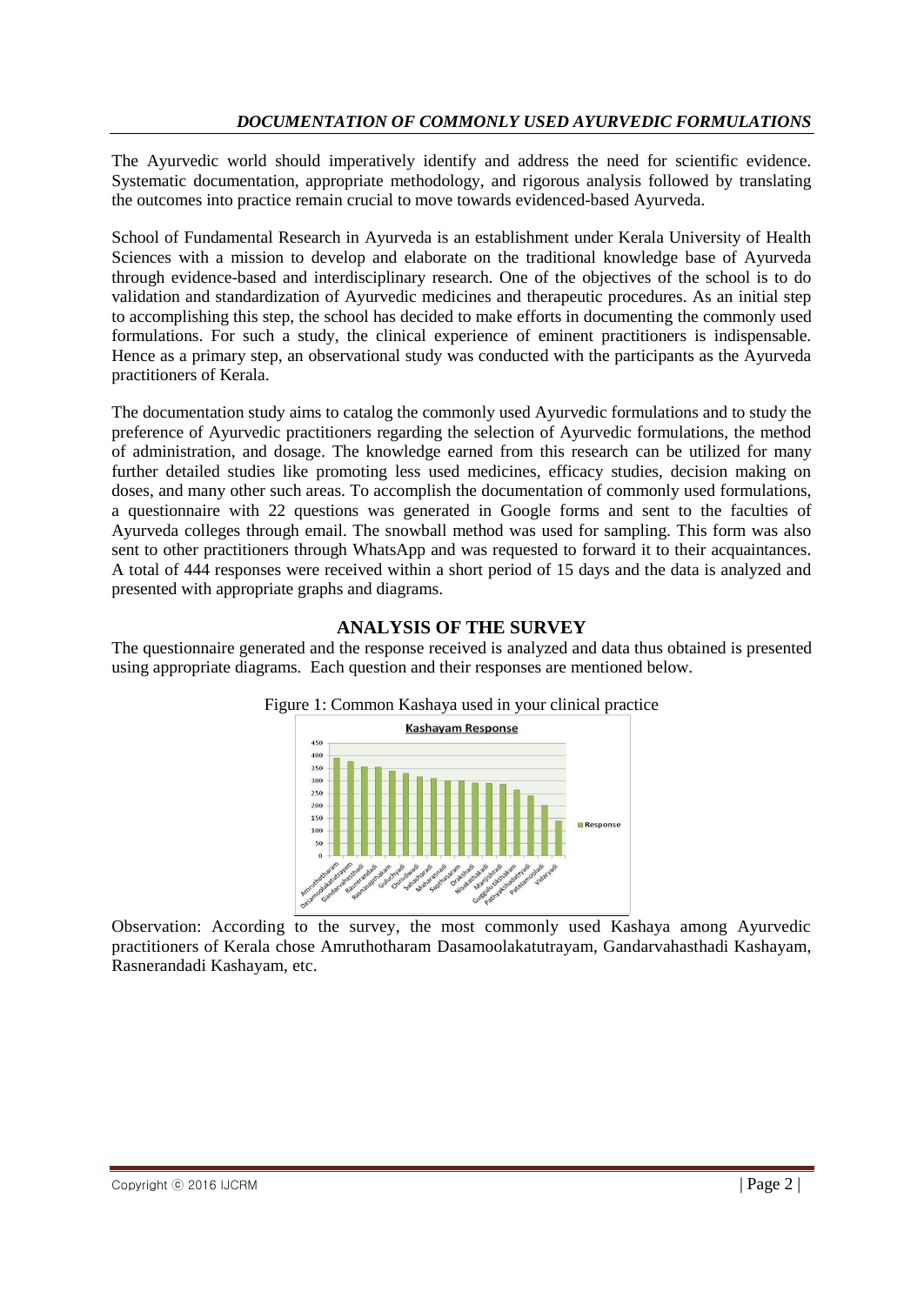Figure 2: Do you prescribe Anupana as suggested in Ayurvedic literature?



Observation: To the question about the usage of specific anupanas as Acharyas have mentioned for Kashaya, the majority of the Survey Participants responded as they are using those anupanas.





Observation:The majority of the participants are prescribing 15ml kashaya as a single dose and next comes 60ml and 20ml.





Observation:The first choices of Practitioners who attended the survey are Abhayarishtam, Amrutharishtam, and Asokarishta. Other than mentioned in the options Saraswatharishtam, Nimbamrutha asavam, Chandanasavam, etc. were also mentioned.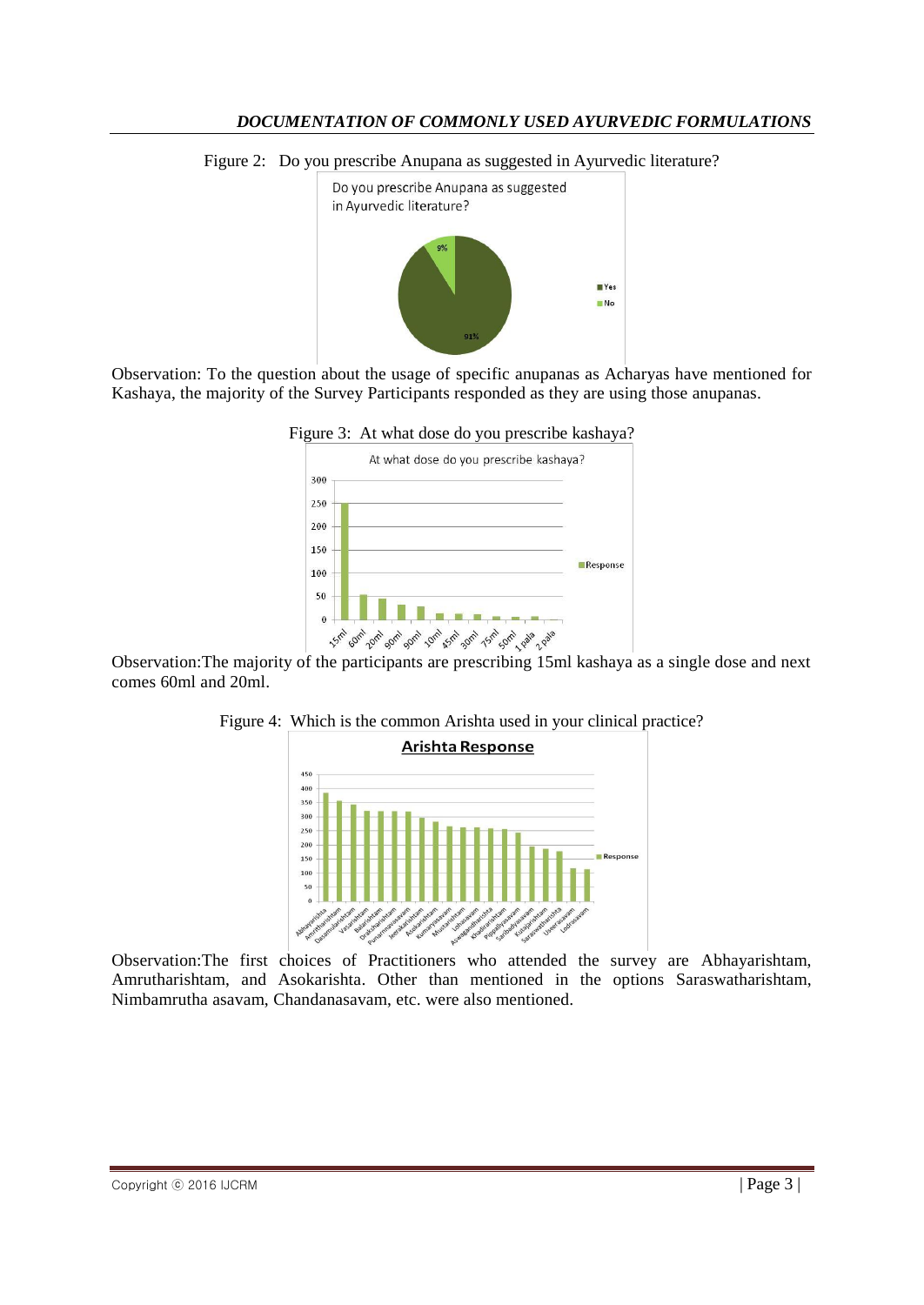

Observation: The majority of the doctors who participated in this survey are not mixing Arishta with Kashaya.



Observation: 90% of the participants are prescribing combinations of Arishta while few are not practicing this method.





Observation: From the survey conducted, the majority of participants prescribe 25ml of Arishta as a single dose. The posology, analyzed from this survey ranges from 2 ml to 100ml.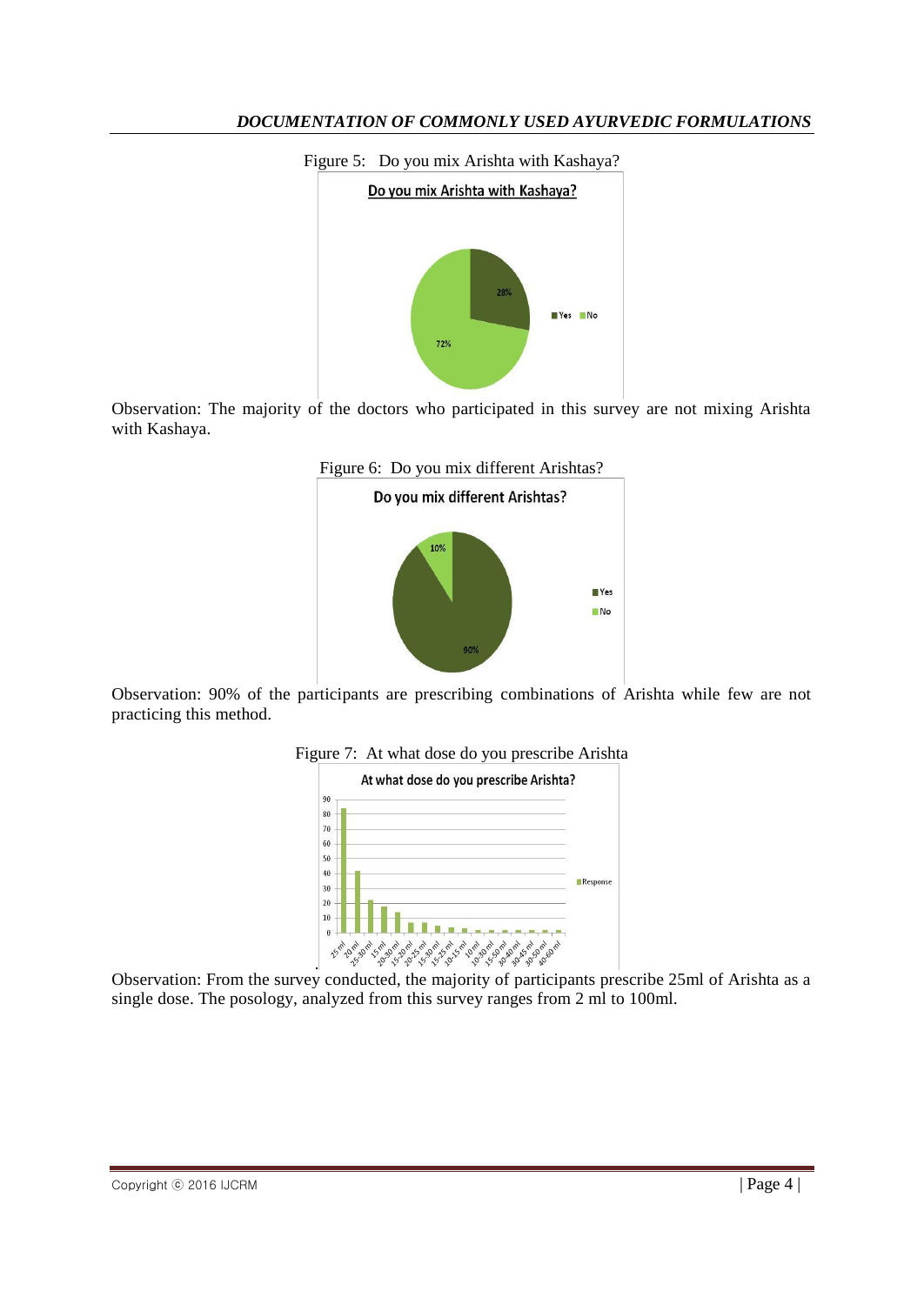

Figure 8: Which is the common Gulika used in your clinical practice?

Observation: Chandraprabha Gulika, Dhanwantharam Gulika, Vilwadi Gulika, Yogaraja Guggulu, and Kaisora Guggulu are the most commonly used Gulika preparations among the practitioners who participated in this Survey.

Figure 9: Do you prescribe Anupana as suggested in Ayurvedic literature?







Observation: According to the survey, the Majority of the practitioners are giving one tablet at a time irrespective of the weight of the tablet followed by two tablets.





Observation:Dhanwantaram Tailam, Murivenna, Kottamchukkadi Tailam, Sahacharadi Tailam, and Pinda Tailam are on the top of the list of choices.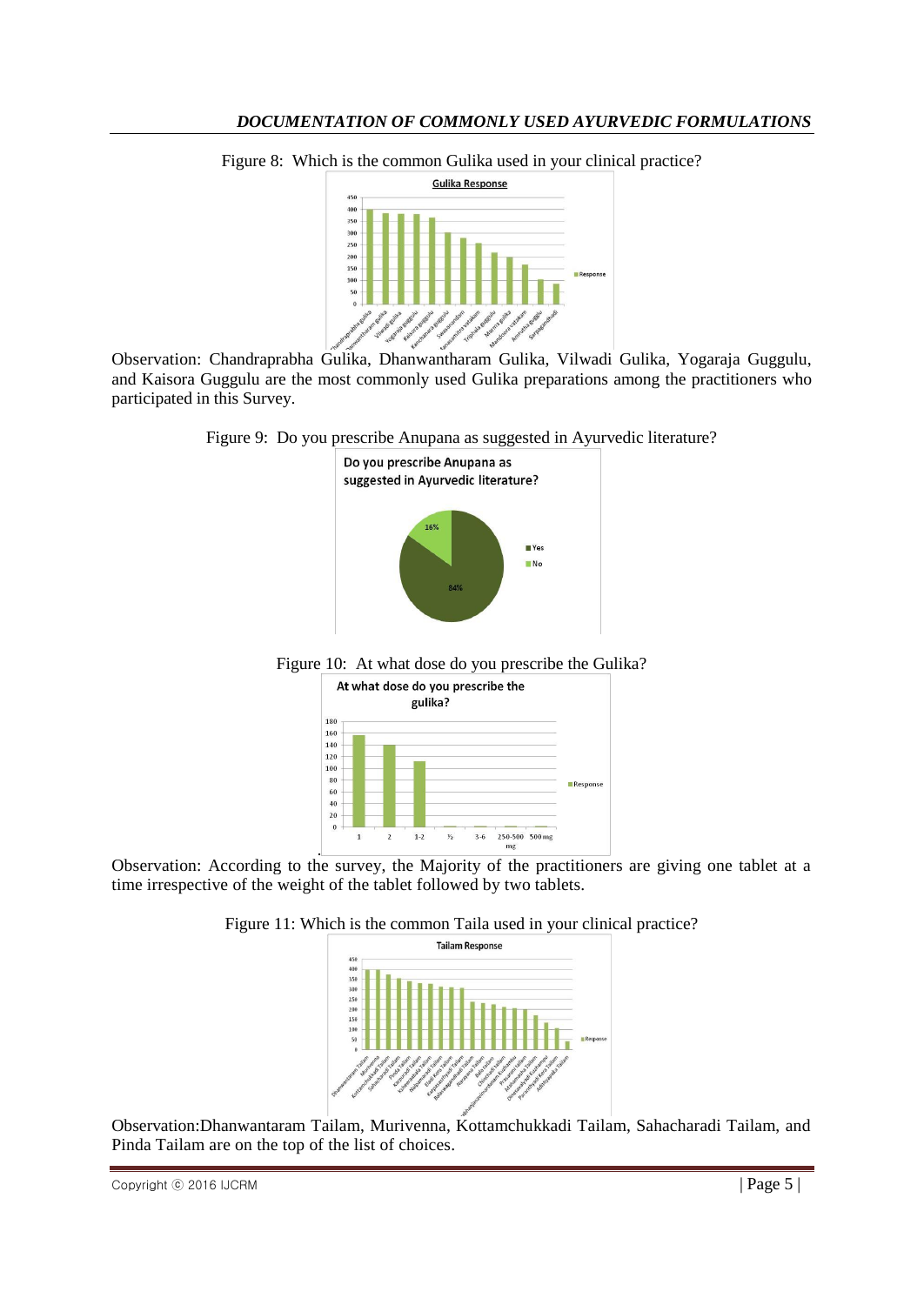

Observation: Mixing of Taila is done in various conditions and the majority of the Practitioners mix different Taila according to the survey.





Observation: The most commonly used Gritha by the practitioners attended the survey are Indukantha Gritha, Guggulu Tikthaka Gritha, Dadimadi Gritha, Sukumara Gritha, etc.





Observation: According to the survey, the majority of the participants prescribe Anupana as described in Ayurvedic literature.





Observation: Regarding the mixing of Churna in Ghritha, more than half of the participants are not mixing Churnas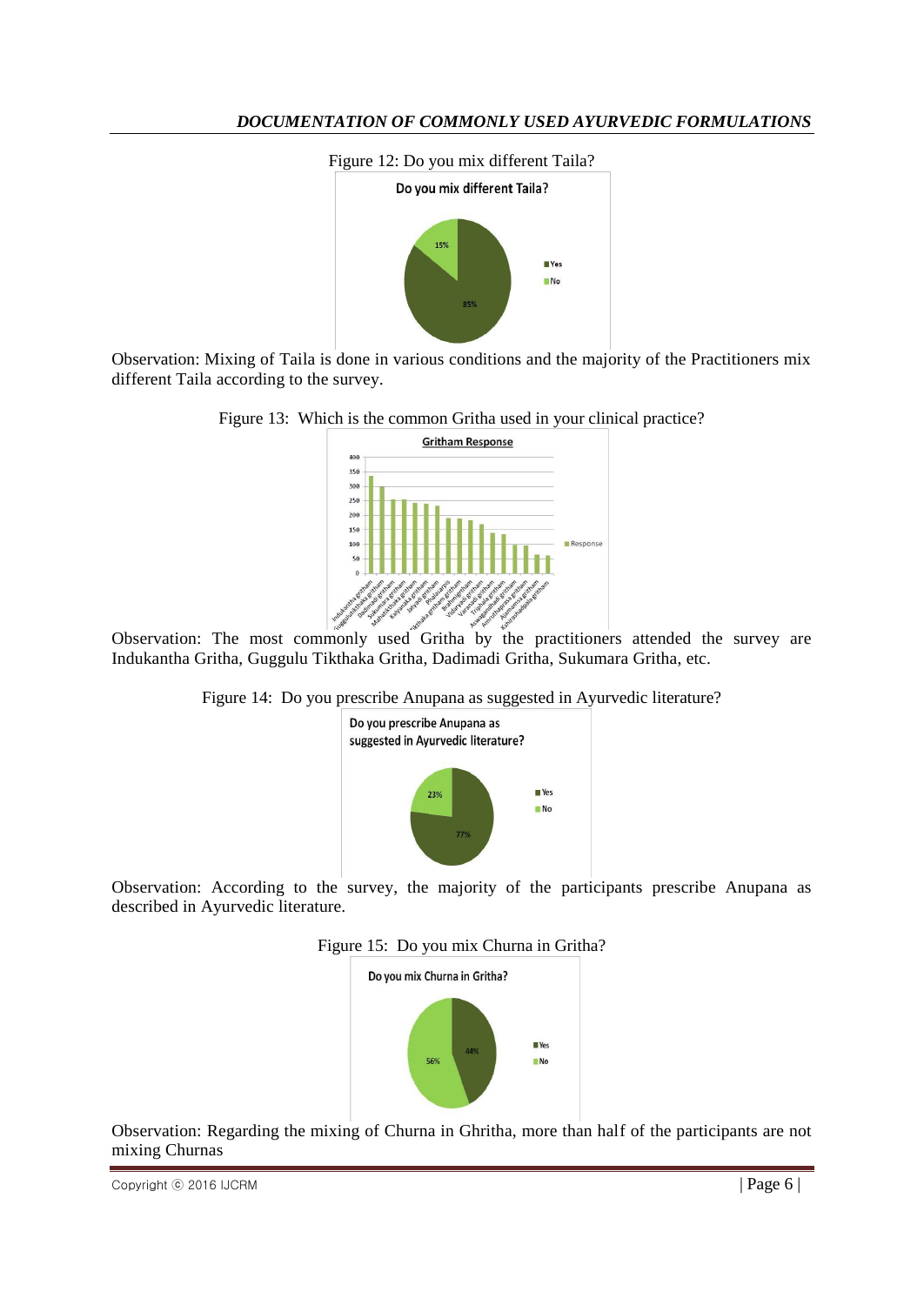

Figure 16: At what dose do you prescribe Gritha?

Observation: According to the survey, the majority of practitioners prescribe 5ml of Gritha as a single dose and then comes 10ml, 15ml, etc.





Observation: The most common churnas prescribed by the practitioners who attended the survey are Avipathi churnam, Ashta churnam, Hinguvachadi churnam, etc.

Figure 18: Do you prescribe Anupana as suggested in Ayurvedic literature?



Observation: According to the survey, the majority of the participants prescribe Anupana for Churna as mentioned in Literature.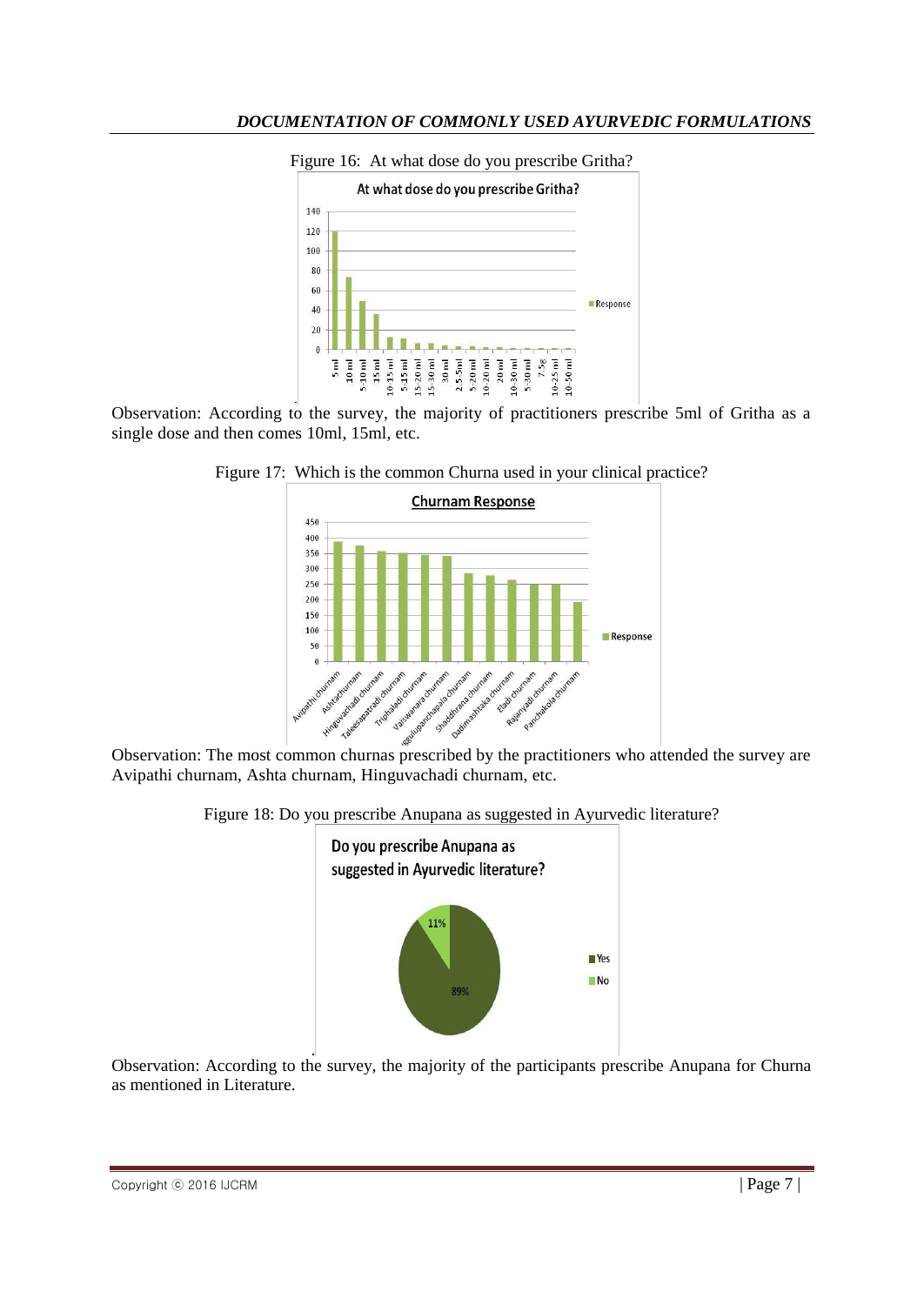

Figure 19: At what dose do you prescribe Churna?

Observation: Most of the practitioners who participated in the survey claimed to prescribe Churna in a dose of 5g followed by 10, 3.5, and 12 grams





Observation: According to the survey, the commonly prescribed Lehyam are Agasthya Rasayana, Haridrakandam, Dasamulaharitaki Lehyam, etc.

Figure 21: Do you prescribe Anupana as suggested in Ayurvedic literature?



Observation: The majority of the participants are prescribing Anupana for Lehya as prescribed by Acharyas.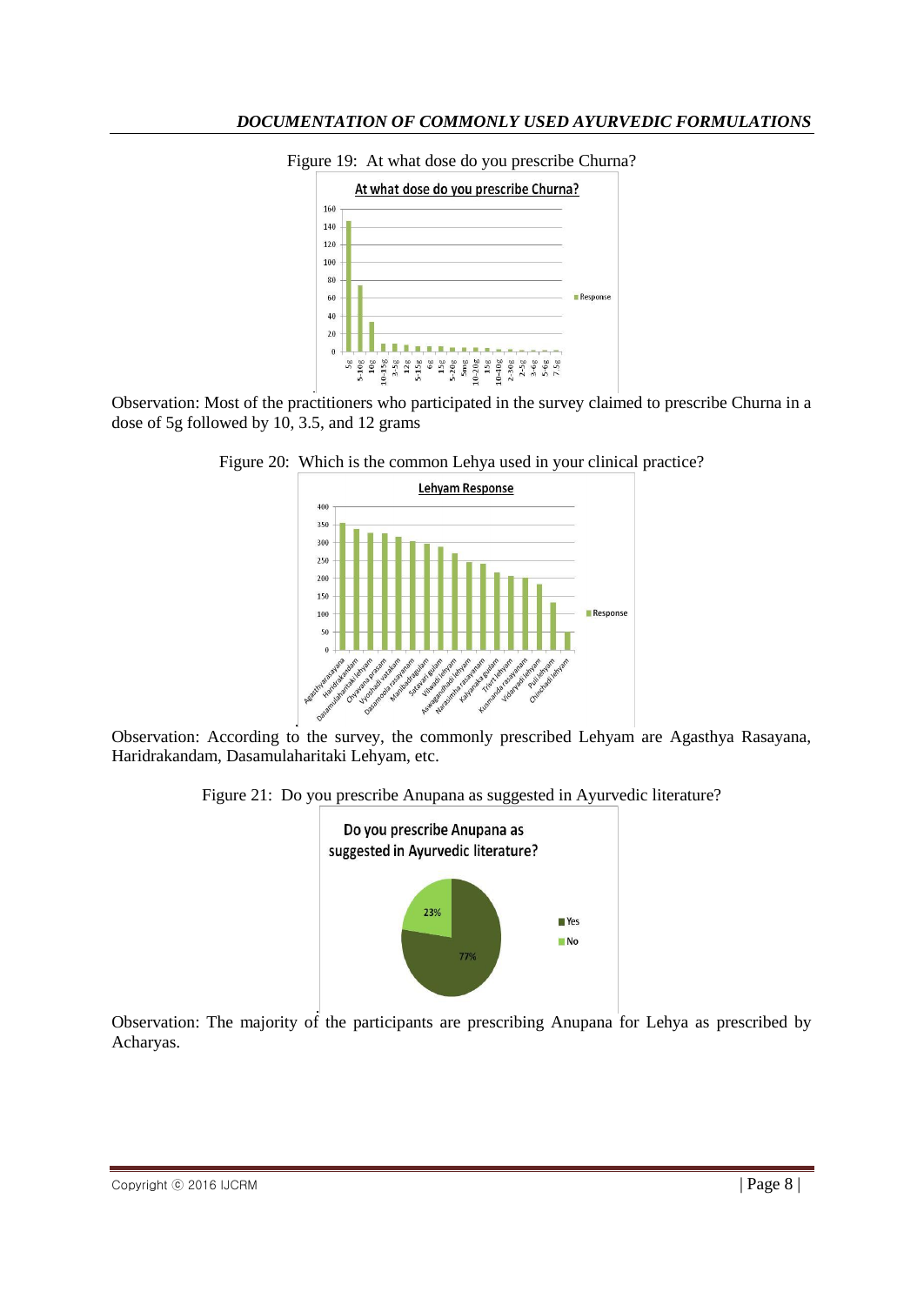

Figure 22: At what dose do you prescribe Lehya?

Observation: According to the survey, the commonly prescribed dose of Lehya is 1tsp that is 5ml followed by 10ml and 15ml.

#### **DISCUSSION**

**Kashaya:** Kashaya is prepared by boiling 1 part of the herb with 16 parts of water in an open vessel on mild fire till it reduces to one-eighth of the original quantity [1]. The synonyms are Shruta, kwatha, and Niryuha. The quantity of water maybe four times, eight times, or sixteen times the quantity of the part of the plant depending on the hardness of the drug used.

In Sahasrayoga, which is one of the most important classics in Ayurveda compiled by the Kerala tradition of Ayurvedic Practitioners, more than 400 kashaya are mentioned [2]. Major Pharmaceutical companies in Kerala are not manufacturing more than 100 kashaya and out of that, only a few kashayas are commonly used by today's practitioners. From the survey conducted, 390 people chose Amruthotharam Kashayam as their commonly used kashayam followed by dasamoolakatutrayam Kashayam (378), Gandarvahasthadi Kashayam (357), Rasnerandadi Kashayam (355), and so on. Apart from the 10 options provided, 44 other kashayas were also mentioned as commonly used.

Regarding anupanas for kashayas, we have a lot of references. In Sapthasaram Kashayam, Guda, Kana, Patu, Hingu, Ajyam, etc are mentioned to use along with according to the condition[3]. Likewise, honey for Dasamulaktutrayam Kashayam[4]. To the question about the usage of such anupanas for kashaya, the majority of the Survey Participants responded as they are using those anupanas.

As for the dose of kashaya, according to Acharya Sushruta, it is 1 Anjali (4 Pala)[5], and Acharya Sharangdhara is 2 pala [6]. Two Palam can be considered as 96ml and it will be for freshly prepared kashaya. The dose for bottled kashaya and also kashaya made out of sookshma churna may be different. So there can be confusion regarding the posology of kashaya. The majority of the participants are prescribing 15ml kashaya as a single dose and next comes 60ml and 20ml.

**Arishta:**Arishta and Asava are self-generated herbal fermentations where the fermentation is brought about by the addition of a source of sugar with Dhataki flowers. Asava formulations are prepared without making decoctions and Arishta formulations are prepared with decoctions. The method of preparation of Arishta and Asava is known as Sandhana Kalpana in Ayurveda[7].

Abhayarishtam, Amrutharishtam, and Asokarishtam are the first choices of Practitioners who attended the survey. Other than the options, more than 20 arista and asavas were mentioned other than those 10 options. Saraswatharishtam, Chandanasavam, Nimbamruthasavam, Roheetakarishtam, Dhanwanthararishtam, Moolakasavam, Ayaskriti, etc are some of them.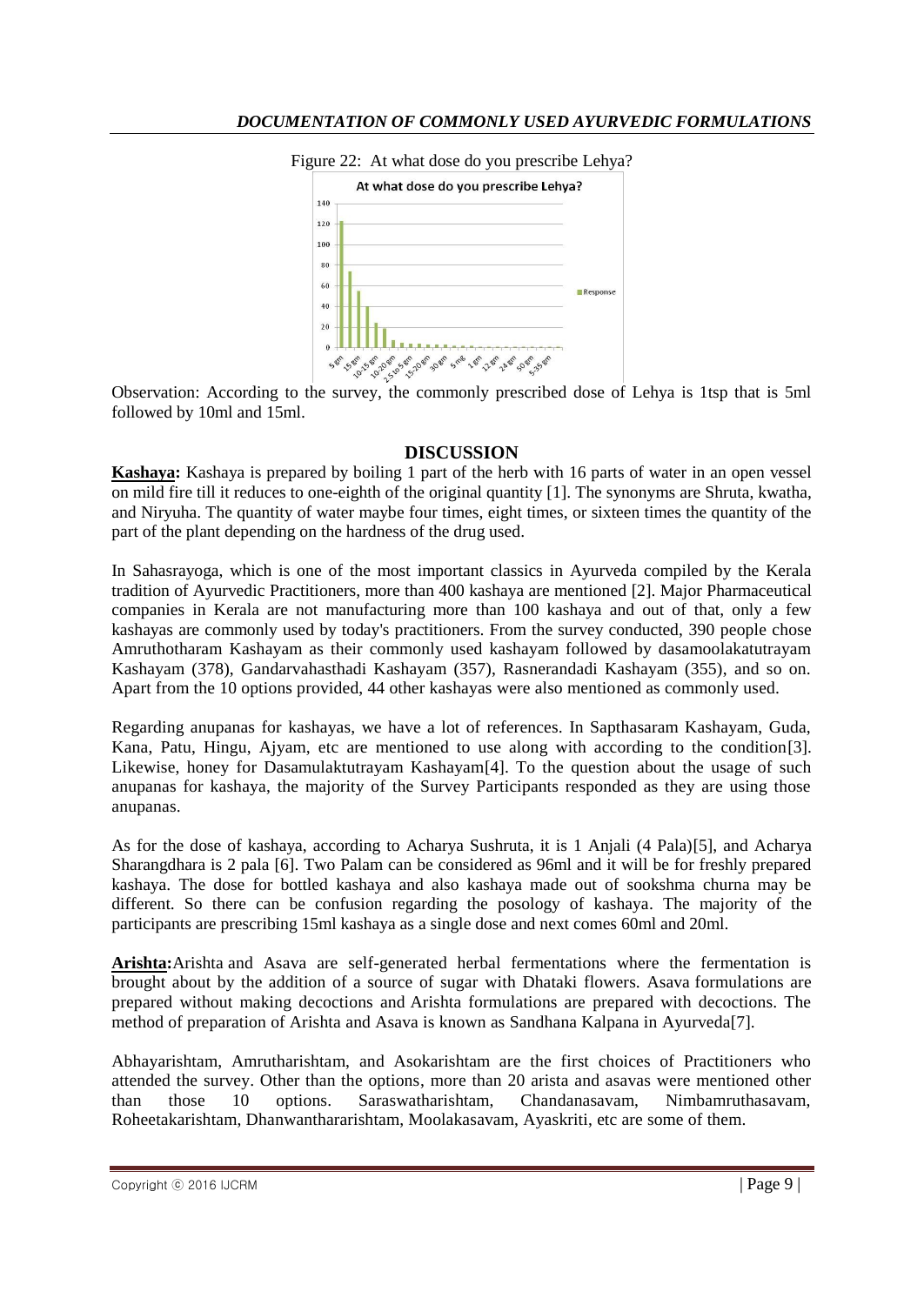The mixing of Arishta in Kashaya is practiced by some of the doctors. It may be done to improve the absorption or to enhance palatability. This is mainly done in pediatric cases where children are not willing to take kashaya due to its kashaya rasa. But the majority of the doctors who participated in this survey are not mixing Arishta with Kashaya.

Combining two or three Arishta is done in many conditions. Combinations like Dasamoolarishtam, Vasarishtam, and Kanakasavam; Draksharishtam and Lohasavam; Asokarishtam and Kumaryasavam, etc are widely seen. This type of mixing of different Arishta is generally practiced by the clinicians. The survey report also supports this fact. 90% of the participants are prescribing combinations of Arishta while few are not practicing this method.

Acharya Sharangadhara has mentioned the dose of Arishta as one Pala which is equivalent to 48ml[8]. From the survey conducted, the majority of participants prescribe 25ml of Arishta as a single dose. The posology, analyzed from this survey ranges from 2 ml to 100ml. many have mentioned the dose and age-dependent and also depending on the condition of the patient. Some mentioned adult doses as 25ml and child dose as 5-10ml. Some are prescribing Arishta mixed with water.

**Gulika:** Gulika is a pharmaceutical preparation in which the powder of raw drugs (Herbal or Herbominerals) triturated together with certain Kasayam or Juice or even honey and the medicines are prepared in the form of pills or tablets[9].

Chandraprabha Gulika, Dhanwantharam Gulika, Vilwadi Gulika, Yogaraja Guggulu, and Kaisora Guggulu are the most commonly used Gulika preparations among the practitioners who participated in this Survey. Gulika other than mentioned in the options like Vettumaran Gulika, Gopichandanadi, Gorochanadi, Tryodasanga Guggulu, Sudarsana Gulika, Arogyavardhini, Dooshivishari Gulika, etc are mentioned. A total of 29 gulika are mentioned as commonly used.

Many gulikas have specially mentioned anupanas to administer with. For example, Dhanwantharam Gulika should be taken with kashaya of jeeraka, panasacchada, bhunimba, etc[10], vettumaran Gulika has specific Anupana for different diseases like it should be taken with ardraka swarasa for fever, with jeeraka kashaya for vayukshoba, etc[11]. Siva Gulika, Manasamitravataka, Antrakutaram gulika are some other examples of such gulikas which have specific anupanas mentioned to take along with. According to the majority of participants of this survey, they use the Anupana for the Gulika as suggested by the literature.

As per the reference from Sharangadhara Samhitha, the dose of Gutika/Vatika is 12 grams[12]. The market available tablets are of different weight. For example, the tablets like Chandra Prabha gulika weigh 900mg, vettumaran gulika measures 120mg. So it will be difficult to fix the dosage. According to the survey, the majority of the practitioners are giving one tablet at a time irrespective of the weight of the tablet followed by two tablets. It has a range of ¼ tablets to 6 tablets. Some have mentioned according to weight and it ranges from 125mg to 1gram. Many have mentioned it as according to age, disease condition, etc. However, it doesn't match the prescribed dose mentioned in classics.

**Tailam:**Tailas are those preparations in which oil is boiled with prescribed kashaya (decoction) and kalkas of drugs which ensures absorption of the active therapeutic properties of the ingredients. It is one of the four Sneha Kalpana[13].

Taila application is beneficial not only for those suffering from diseases but also for healthy people. It should be applied daily to the body especially the head, ears, and feet. Apart from healing the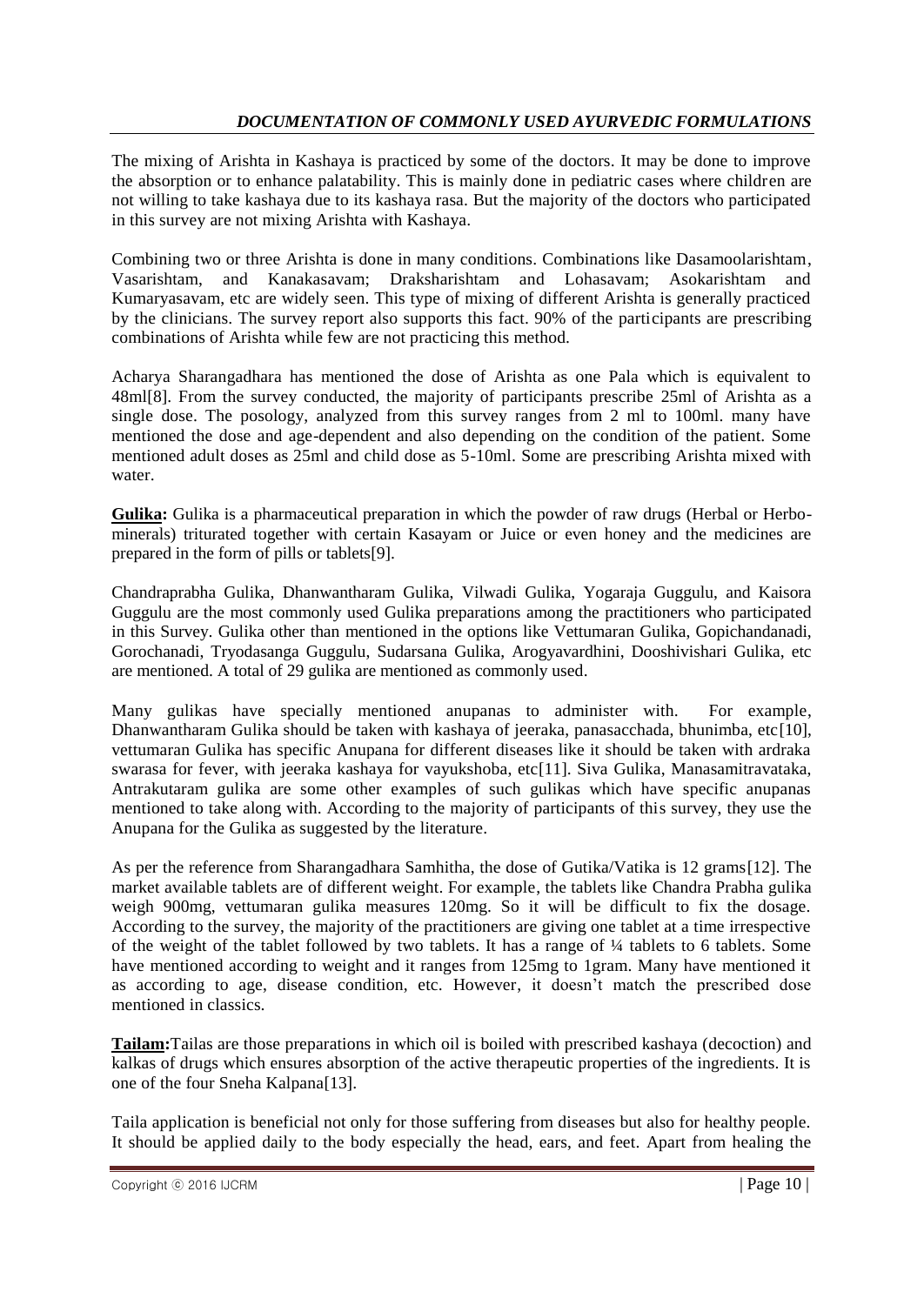disease, it bestows good vision, nourishment to the body, good sleep, strong and lustrous skin, and wards off old age<sup>[14]</sup>.

There are more than 100 Taila preparations mentioned in our classics. It is a comfort that the pharmaceutical companies are manufacturing a good number of classical preparations and are available in the market.

Dhanwantaram Tailam, Murivenna, Kottamchukkadi tailam, Sahacharadi Tailam, and Pinda tailam are on the top of the list of choices. Sathahwadi kuzhambu, Tungadrumadi taila, Uthama tail, Supthi tailam, chembarathyadi taila, malathyadi Kera, etc are some of the many tailas mentioned other than those in options.

Mixing of Taila is done in various conditions. For example, Dhanwanthara taila is seen mixed with Mahanarayana taila, kottamchukkadi taila with sahacharadi taila. Karpuradi taila is mused for mixing with different tailas to enhance the penetration. The majority of the Practitioners mix different Taila according to the survey.

**Gritha:** Ghrita Kalpana may be defined as a process, where various things like Ghrita, Kalka, Kwatha Ksheera, and Gandha dravyas are employed for the preparation of oleaginous medicaments[15]. Fat/water-soluble active principles of drugs are extracted into Ghrita in this method. During the preparation, extra benefits of Ghrita are added in formulations as their qualities are also mixed in drugs. To prepare any medicated ghrita, Kalka dravya (paste of herbs), ghee/oil, and Drava (liquid) is to be mixed  $\&$  heat by mandagani. Then it is filtered and stored. Formulations prepared from the Ghrita enhance life, complexion, strength, and anabolism of the body.

There are more than 150 Gritha preparations mentioned in our classics. But only a few less than 50 Gritha are available in the market. From that, the practitioners are prescribing a very little number of formulations. The most commonly used Gritha by the practitioners attended the survey are Indukantha Gritha, Guggulu Tikthaka Gritha, Dadimadi Gritha, Sukumara Gritha, etc.

Most of the Gritha mentioned in literature does not have specific Anupana. Hot water is considered as a general Anupana. Only a few exceptions are mentioned like cold water for Gritha containing Bhallataka and Tuvaraka. According to the survey, the majority of the participants prescribe Anupana as described in Ayurvedic literature.

The mixing of Churna in Gritha is not widely practiced. Mineral preparations are often seen prescribed by mixing with Gritha. It can be plain Gritha or medicated ones. More than half of the participants of the survey are not mixing Churna while others are mixing them.

Regarding the dose of Gritha, Acharya Sharangadhara has mentioned as 0ne Pala which weighs nearly 48ml[16]. According to the survey, the majority of practitioners prescribe 5ml of Gritha as a single dose and then comes 10ml, 15ml, etc. the range of Gritha dose varies from 5ml to 50ml. This variation may be because Gritha administration is always done after assessing the Agni and the dose is gradually increased.

**Churna:** Churna is a mixture of powdered herbs with or without minerals that are used in Ayurvedic medicines[17]. For example, Triphala Churna is a combination of three drugs namely Hareeetaki, Vibheetaki, and Amalaki which is useful in the end number of conditions[18]. It can be made with a single ingredient also. Like Manjishta Churna which is indicated for Vyanga.

 $\Box$  Copyright  $\odot$  2016 IJCRM  $\Box$  Page 11 | Page 11 | Page 11 | Page 11 | Page 11 |  $\Box$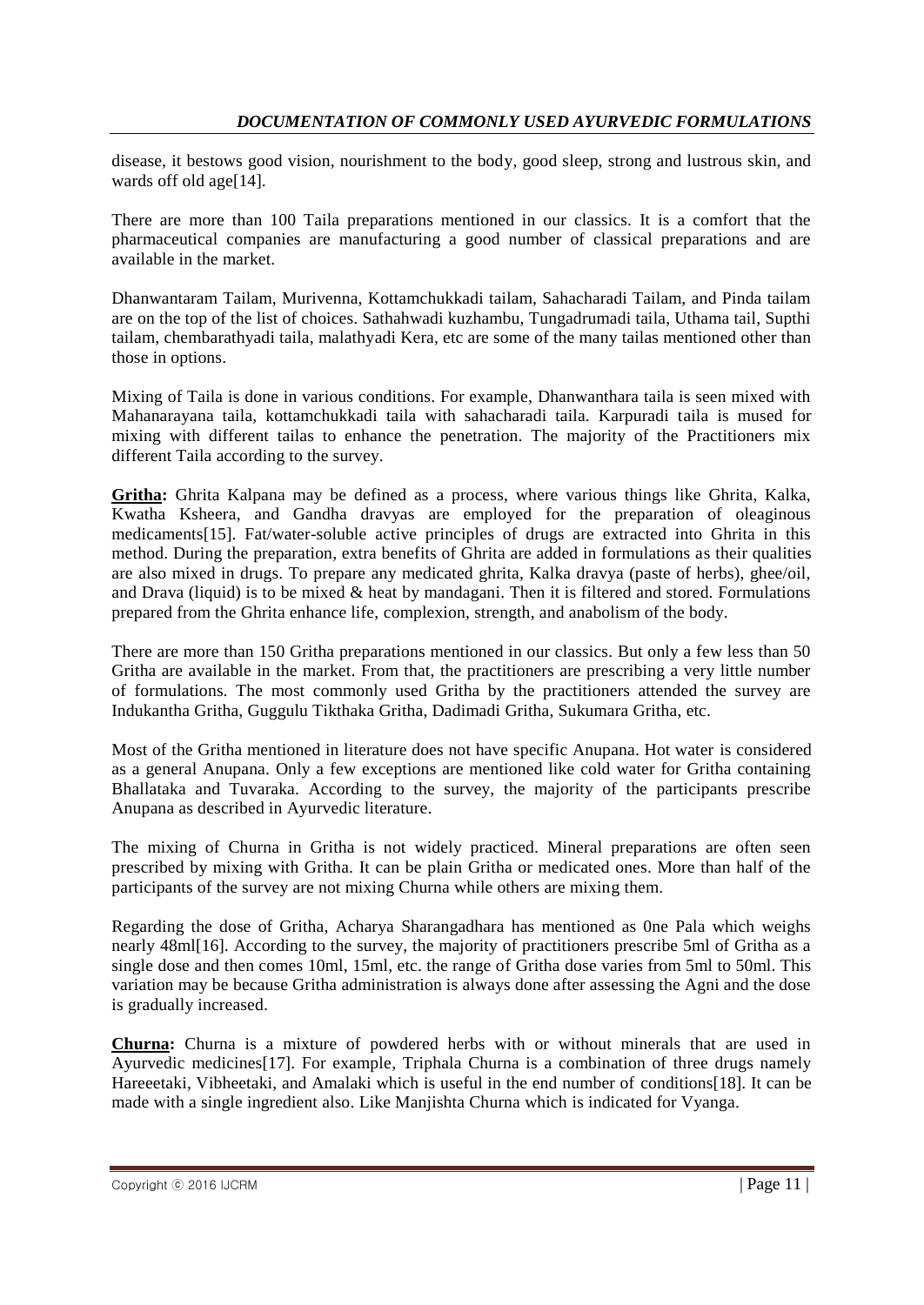More than 100 Churna are mentioned in Sahasrayogam and a lot more will be in the Samhitas and other works of literature. But not more than 50 churnas are available in the market. The most common Churna prescribed by the practitioners who attended the survey are Avipathi Churna, Ashta Churna, Hinguvachadi Churna, etc. Nalpamaradi Churna, Deepyakadi churna, Sitopaladi churna, Nagaradi Churna, etc are some of the Churna mentioned other than the options provided.

Specific Anupana has been mentioned for many Churna. For example, hot water, mamsa rasa, or gomutra are mentioned for Triphala Churna [19] and honey is mentioned for Avipathi Churna[20]. According to the survey, the majority of the participants prescribe Anupana for Churna as mentioned in Literature.

The prescribed dose of Churna as in Ayurvedic literature is one Karsha[21]. This is equivalent to 12 grams. Most of the practitioners who participated in the survey claimed to prescribe Churna in a dose of 5g followed by 10, 3.5, and 12 grams. The range of dose varies from 3gm to 15gm.

**Lehya:** Lehya is a semisolid preparation of herbal drugs prepared in decoction or extracts of different herbs by adding sweetening agents like jaggery, sugar, or sugar candy along with lipid medium like ghee [22]. Lehya is having popularity due to its easy administration, palatability, and longer shelf life.

Even though there are many lehyas, around 50 lehyas are available in the market and are used extensively by the practitioners. According to the survey, the commonly prescribed Lehyam are Agasthya Rasayana, Haridrakandam, Dasamulaharitaki Lehyam, etc. Apart from the options, Brahma Rasayana, Sukumara Lehya, Panchajeeraka Gudam, etc was also additionally added by the participants.

Many lehyas are having prescribed Anupana. For example, after consuming kutajavalehya, milk or buttermilk should be consumed [23]. Another example is the consumption of Chinchadi Lehyam. It is advised to administer along with honey or buttermilk [24]. According to the survey, the majority of the participants are prescribing Anupana for Lehya as prescribed by Acharyas.

The dose of Lehya mentioned in Sharangadhara Samhitha is one Pala [25] that is 48grams. According to the survey, the commonly prescribed dose of Lehya is 5 grams followed by 10 grams and 15 grams. The range of Lehya dose varies from 5grams to 50 grams.

### **CONCLUSION**

Lack of experience in using has drastically narrowed the list of kashaya, aristas, and other formulations. Hence proper documentation regarding those ignored yogas and their efficacy can revive the great ancient knowledge. Measures should be adopted to promote the usage of unexploited formulations. To begin with, formulations with fewer ingredients should be identified. For example, Kutajadi kashaya, which is mentioned for Atisara is having three ingredients viz Kutaja twak, Kutaja Phalam, and Musta [26]. These formulations will be simple to manufacture as well as the efficacy tests of them will be easy.

The dose is the appropriate quantity of medicine needed to produce a certain degree of response. Ayurveda acharyas advise a thorough evaluation of various aspects like Dosa, Dushya, Desa, Kala, Bala, Prakruti, and the like before fixing the dose<sup>[27]</sup>. If the medicine is administered by assessing all the prescribed points, then it will give the desired result quickly. Even though our Acharyas have mentioned specific doses for each formulation, today's practitioners are not following it appropriately. Hence identification of an optimum dose is a necessity. This will help to prevent overdosage and also long term intake of medicines. If the production is limited to the demand, it will obliquely be helping in the preservation of medicinal plants. Also, it will indirectly assist in reducing the wastage of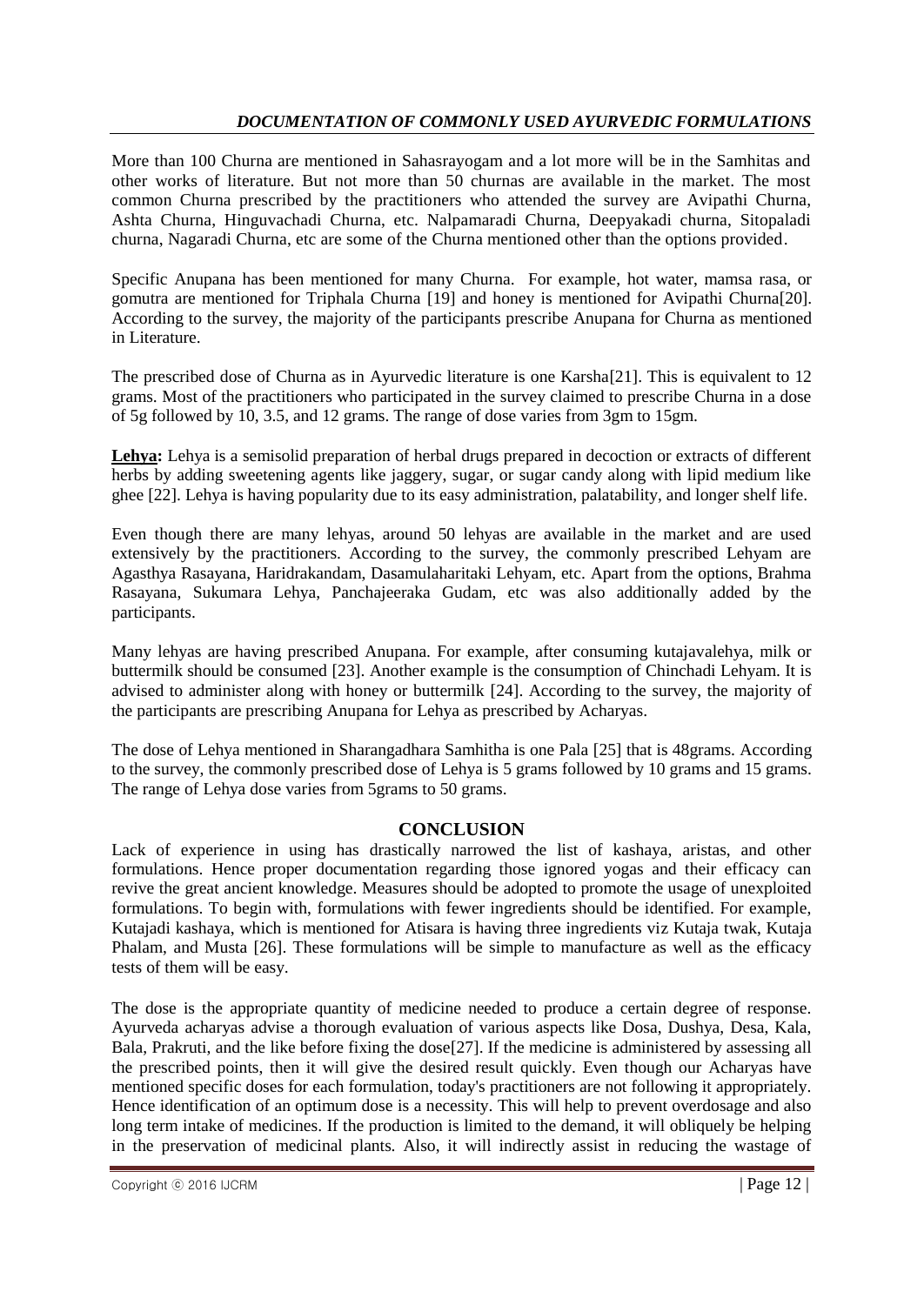medicines, thereby protecting the environment. Studies need to be conducted in regards to the optimum dose of each formulation and its prescription.

Anupana is any liquid that is consumed after the ingestion of medicines. Just like an oil drop spreads rapidly over water, anupana helps the drug to reach the organs swiftly. Anupana taken after food should have contrasting qualities to the food and similar qualities to the Dhatus[29]. Anupana gives strength and imparts stability to the body[30]. It brings out complete action of the food or medicine. If proper anupana is taken, it nourishes the body and promotes the life span<sup>30</sup>. Hence the knowledge and practice of Anupana have to be promoted. It increases the bioavailability of medicine and also helps in potentiating them. It may be altering the drug metabolism and thus providing a sustained effect of that medicine. Understanding the effect of prescribed anupana and their judicious use will be a great benefit and hence should be promoted.

New drug forms should be designed considering convenience and palatability without compromising the effect. Many Kashayas are available in tablet, capsule, and syrup form that have a good result. Medicines like Rasaushadis and Bhasmas are taken in small doses and are difficult to measure and administer. If they are made in Capsules, then it will be very convenient for use. Usage of Taila also poses certain inconveniences while application, handling packaging, and transportation. The great difficulty is its sticky nature, and when applied over the skin, it leaves a stain on the applied area and also on the cloth. All this creates a need for better and improved therapeutic applications as various dosage forms. It will be a great initiative if a new dosage form of Taila as an ointment, gel, or cream is developed. Similarly, Churna can be converted into a firm and palatable granules by using methods like dry granulation and other formulation strategies.

Currently, all these new forms are available only in few numbers and because they are both effective and convenient, it should be encouraged. Detail evaluation on the grounds of phytochemical, physicochemical, safety, efficacy, and dosage of the new product forms and its conventional prepared forms are very much necessary. Hence research works should be initiated in all these domains to promote the usage of Ayurvedic formulations and resultantly broaden the popularity of Ayurveda.

#### **Acknowledgment**

We wholeheartedly acknowledge the continuous support and encouragement given by the Hon. Vice-Chancellor, Prof.(Dr.) Mohanan Kunnummal, and Registrar, Dr. A.K Manoj Kumar, of Kerala University of Health Sciences for this study and also for all the endeavors taken up by the School of Fundamental Research in Ayurveda

#### **REFERENCES:**

- [1] Achyutavariyar, K. Sharangadhara Samhitha. (4 ed.). Kollam: S T Reddyar & Sons.p106
- [2] Krishnan vaidyan, K.V, Gopala pilla, S. Sahasrayogam. (27 ed.). Alappuzha: Vidyarambham publications; 2007.
- [3] Krishnan vaidyan, K.V, Gopala pilla, S. Sahasrayogam. (27 ed.). Alappuzha: Vidyarambham publications; 2007.p92
- [4] Krishnan vaidyan, K.V, Gopala pilla, S. Sahasrayogam. (27 ed.). Alappuzha: Vidyarambham publications; 2007.p63
- [5] Singhal, G.D. Susrutha Samhitha- Ancient Indian Surgery. (1st ed.). Delhi: Choukhamba Sanskrit Pratishthan; 2015.p325
- [6] Achyutavariyar, K. Sharangadhara Samhitha. (4 ed.). Kollam: S T Reddyar & Sons.p107
- [7] Achyutavariyar, K. Sharangadhara Samhitha. (4 ed.). Kollam: S T Reddyar & Sons.p225
- [8] Achyutavariyar, K. Sharangadhara Samhitha. (4 ed.). Kollam: S T Reddyar & Sons.p225
- [9] Achyutavariyar, K. Sharangadhara Samhitha. (4 ed.). Kollam: S T Reddyar & Sons.p172
- [10] Krishnan vaidyan, K.V, Gopala pilla, S. Sahasrayogam. (27 ed.). Alappuzha: Vidyarambham publications; 2007.p135